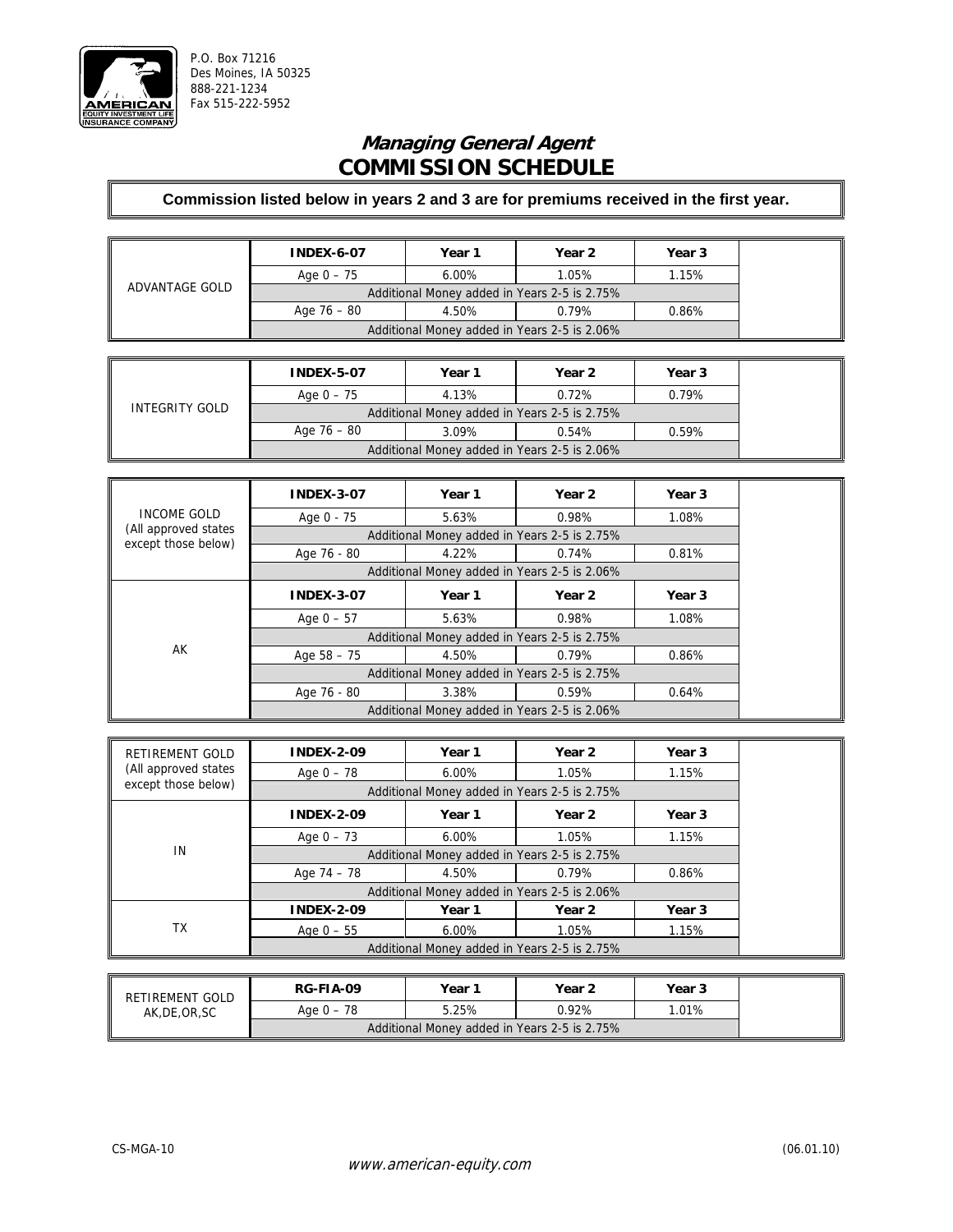

## **Managing General Agent COMMISSION SCHEDULE**

| <b>BONUS GOLD</b>    | <b>BONUS GOLD</b>                            | Year 1                                       | Year 2 | Year 3 |  |
|----------------------|----------------------------------------------|----------------------------------------------|--------|--------|--|
| <b>INDEX-1-07</b>    | Age 0 - 75                                   | $6.00\%$                                     | 1.05%  | 1.15%  |  |
| INDEX-7-05 (OK Only) |                                              | Additional Money added in Years 2-5 is 2.75% |        |        |  |
| INDEX-1-05 (DE Only) | Age 76 - 80                                  | 4.50%                                        | 0.79%  | 0.86%  |  |
|                      |                                              | Additional Money added in Years 2-5 is 2.06% |        |        |  |
|                      |                                              |                                              |        |        |  |
|                      | <b>INDEX-6-05</b>                            | Year 1                                       | Year 2 | Year 3 |  |
|                      | Age 0 - 75                                   | $6.00\%$                                     | 1.05%  | 1.15%  |  |
| 10/10 GOLD           | Additional Money added in Years 2-5 is 4.25% |                                              |        |        |  |
|                      | Age 76 - 80                                  | 4.50%                                        | 0.79%  | 0.86%  |  |
|                      |                                              | Additional Money added in Years 2-5 is 3.18% |        |        |  |
|                      |                                              |                                              |        |        |  |
|                      | <b>ICC10 IDX-110</b>                         | Year 1                                       | Year 2 | Year 3 |  |
| <b>BENEFIT GOLD</b>  | Age 0 - 75                                   | 5.25%                                        | 0.92%  | 1.00%  |  |
|                      | Age 76 - 80                                  | 3.94%                                        | 0.69%  | 0.75%  |  |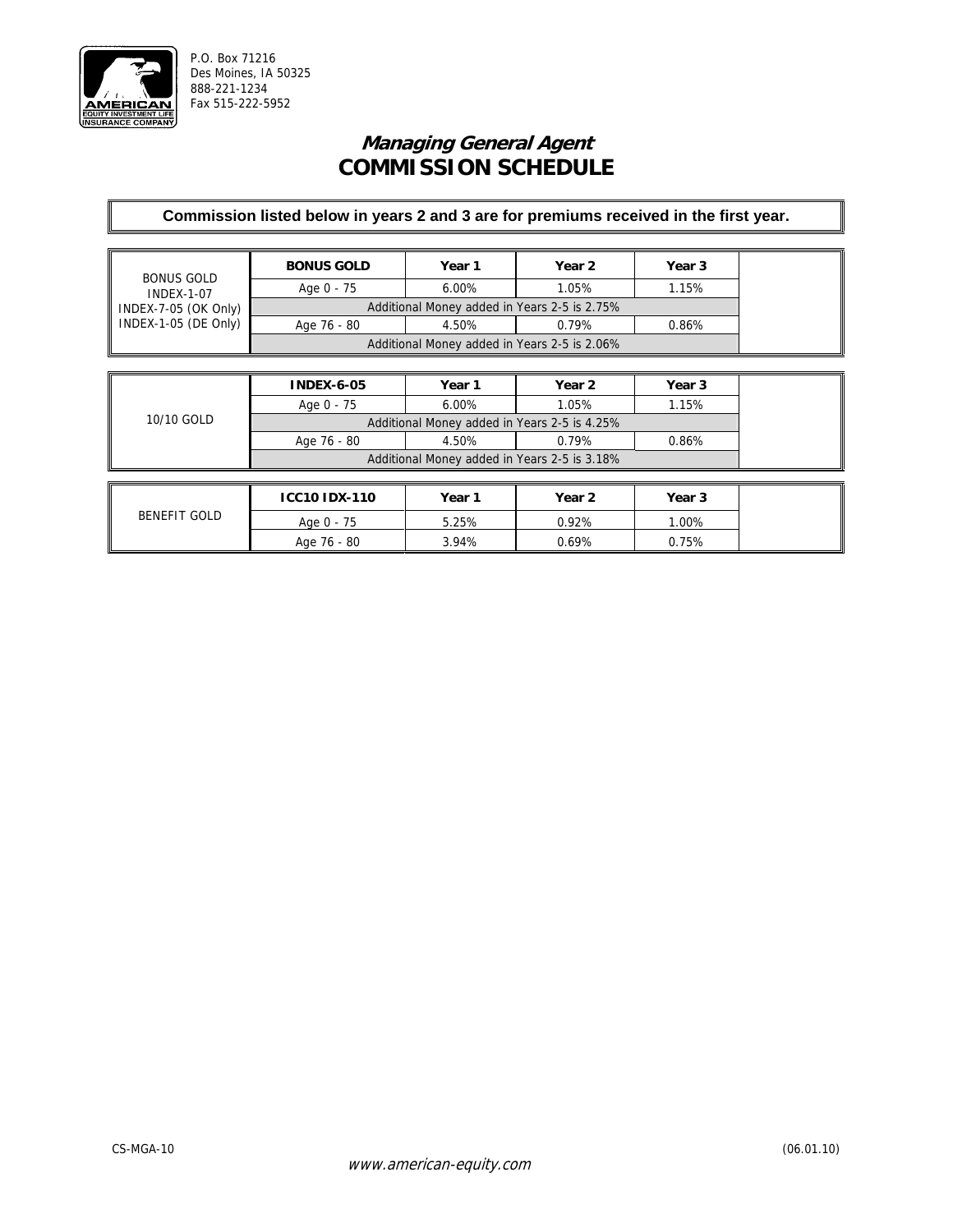

# **Managing General Agent COMMISSION SCHEDULE**

|                             | Premier Eagle 10 (FPDA-7-08) |       |                                                                       |       |       |  |
|-----------------------------|------------------------------|-------|-----------------------------------------------------------------------|-------|-------|--|
|                             |                              |       | Year Premium Received (**See chart below for supplemental commission) |       |       |  |
| Age at the<br>time of Issue |                              | 2     | 3                                                                     | 4     | 5     |  |
| Age $0 - 71$                | 6.00%                        | 6.00% | 6.00%                                                                 | 6.00% | 6.00% |  |
| Age $72$                    | 6.00%                        | 6.00% | 6.00%                                                                 | 6.00% | 4.50% |  |
| Age 73                      | 6.00%                        | 6.00% | 6.00%                                                                 | 4.50% | 4.50% |  |
| Age 74                      | 6.00%                        | 6.00% | 4.50%                                                                 | 4.50% | 4.50% |  |
| Age $75$                    | 6.00%                        | 4.50% | 4.50%                                                                 | 4.50% | 4.50% |  |
| Age $76$                    | 4.50%                        | 4.50% | 4.50%                                                                 | 4.50% | 4.50% |  |
| Age 77                      | 4.50%                        | 4.50% | 4.50%                                                                 | 4.50% | 3.00% |  |
| Age $78$                    | 4.50%                        | 4.50% | 4.50%                                                                 | 3.00% | 3.00% |  |
| Age 79                      | 4.50%                        | 4.50% | 3.00%                                                                 | 3.00% | 3.00% |  |
| Age 80                      | 4.50%                        | 3.00% | 3.00%                                                                 | 3.00% | 3.00% |  |

|                             | Premier Eagle 10 (FPDA-7-08) |       |                                                                                     |       |       |  |
|-----------------------------|------------------------------|-------|-------------------------------------------------------------------------------------|-------|-------|--|
|                             |                              |       | Year Premium Received (South Carolina and Utah) (**See chart below for supplemental |       |       |  |
|                             |                              |       | commission)                                                                         |       |       |  |
| Age at the<br>time of Issue |                              | 2     | 3                                                                                   | 4     | 5     |  |
| Age $0 - 71$                | 4.13%                        | 4.13% | 4.13%                                                                               | 4.13% | 4.13% |  |
| Age $72$                    | 4.13%                        | 4.13% | 4.13%                                                                               | 4.13% | 3.09% |  |
| Age 73                      | 4.13%                        | 4.13% | 4.13%                                                                               | 3.09% | 3.09% |  |
| Age 74                      | 4.13%                        | 4.13% | 3.09%                                                                               | 3.09% | 3.09% |  |
| Age 75                      | 4.13%                        | 3.09% | 3.09%                                                                               | 3.09% | 3.09% |  |
| Age $76$                    | 3.09%                        | 3.09% | 3.09%                                                                               | 3.09% | 3.09% |  |
| Age 77                      | 3.09%                        | 3.09% | 3.09%                                                                               | 3.09% | 2.06% |  |
| Age $78$                    | 3.09%                        | 3.09% | 3.09%                                                                               | 2.06% | 2.06% |  |
| Age 79                      | 3.09%                        | 3.09% | 2.06%                                                                               | 2.06% | 2.06% |  |
| Age $80$                    | 3.09%                        | 2.06% | 2.06%                                                                               | 2.06% | 2.06% |  |

|        | ** Premiums received in each of the first five contract years will receive a supplemental<br>commission in the second and third year after receipt. |        |        |               |        |  |
|--------|-----------------------------------------------------------------------------------------------------------------------------------------------------|--------|--------|---------------|--------|--|
|        | As Follows if Commission Paid:<br>As Follows if Commission Paid in South<br><b>Carolina and Utah:</b>                                               |        |        |               |        |  |
| Year 1 | Year 2                                                                                                                                              | Year 3 | Year 1 | <b>Year 2</b> | Year 3 |  |
| 6.00%  | 1.05%                                                                                                                                               | 1.15%  | 4.13%  | 0.72%         | 0.79%  |  |
| 4.50%  | 0.79%                                                                                                                                               | 0.86%  | 3.09%  | 0.54%         | 0.59%  |  |
| 3.00%  | 0.53%                                                                                                                                               | 0.58%  | 2.06%  | 0.36%         | 0.40%  |  |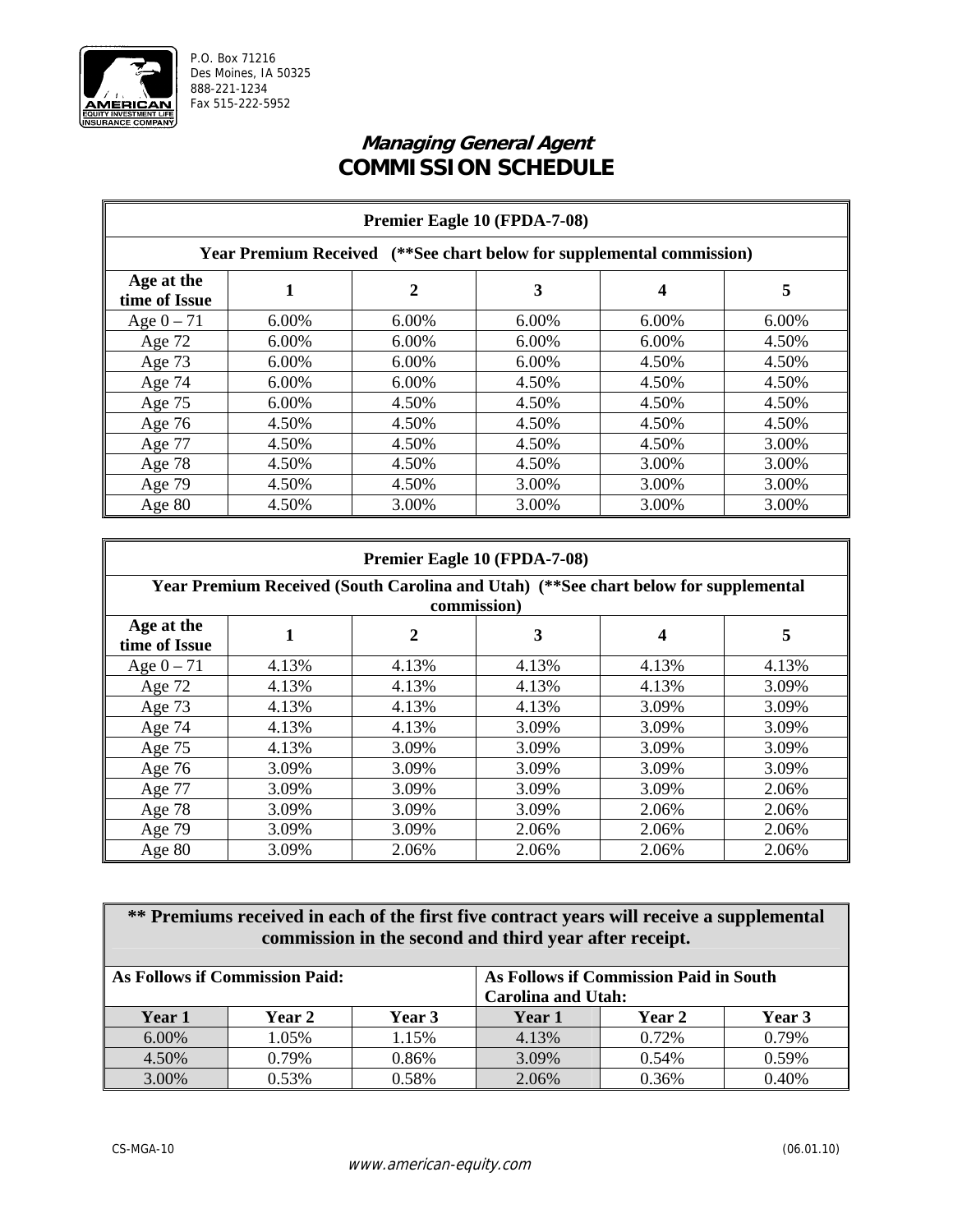

# **Managing General Agent COMMISSION SCHEDULE**

| INDEX-3-07-WA    |         |       | Age 0 - 56 |       | Age 57 - 80 |                                                            |                  |
|------------------|---------|-------|------------|-------|-------------|------------------------------------------------------------|------------------|
| <b>BONUS 5</b>   |         | Yr 1  | $Yrs$ 2-5  | Yr 1  | $Yrs$ 2-5   |                                                            |                  |
|                  | WA Only | 6.00% | 2.50%      | 4.00% | 1.75%       |                                                            |                  |
| <b>BONUS 5</b>   |         |       | Age 0 - 80 |       |             | Trail is based on the Contract Value at the   Payable only |                  |
| TRAIL COMMISSION | WA Only |       | 0.50%      |       |             | end of Years 1 thru 5                                      | in years $2 - 6$ |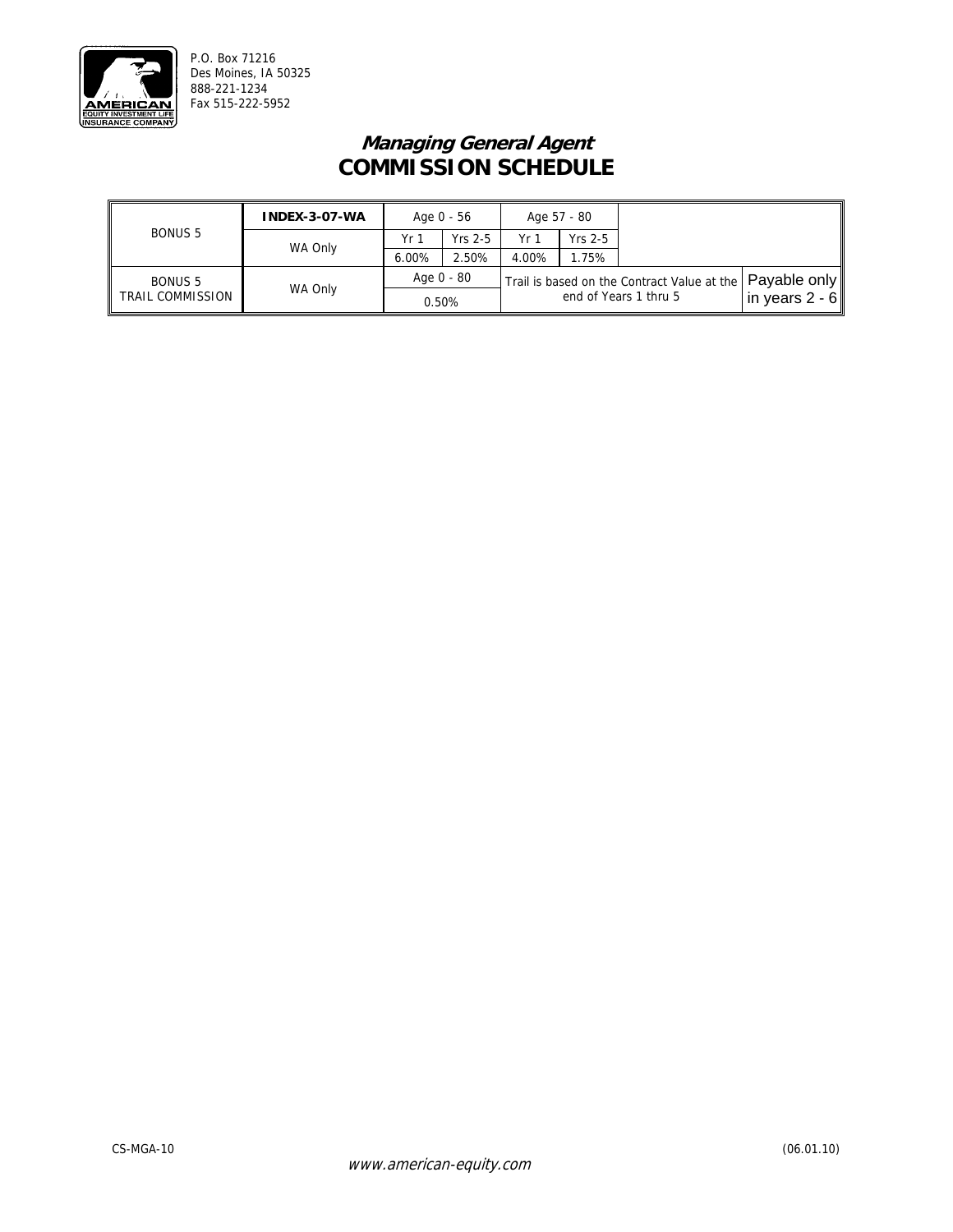

## **Managing General Agent COMMISSION SCHEDULE**

| PREMIER EAGLE 12 | <b>FRG-2-09</b>                              | Year 1   | Year 2 | Year 3 |  |  |
|------------------|----------------------------------------------|----------|--------|--------|--|--|
|                  | Age $0 - 78$                                 | $6.00\%$ | 1.05%  | 1.15%  |  |  |
|                  | Additional Money added in Years 2-5 is 2.75% |          |        |        |  |  |
|                  |                                              |          |        |        |  |  |
|                  | FPDA-1                                       | Year 1   | Year 2 | Year 3 |  |  |

| FPDA-1<br>OR Only | FPDA-1                                       | Year 1 | Year 2 | Year 3 |  |  |
|-------------------|----------------------------------------------|--------|--------|--------|--|--|
|                   | 1.01%<br>5.25%<br>0.92%<br>Age 0 - 75        |        |        |        |  |  |
|                   | Additional Money added in Years 2-5 is 3.00% |        |        |        |  |  |
|                   | 3.94%<br>0.69%<br>0.75%<br>Age 76 - 80       |        |        |        |  |  |
|                   | Additional Money added in Years 2-5 is 2.25% |        |        |        |  |  |

|         | FPDA-12     | Year 1 | Year 2                                       | Year 3 |
|---------|-------------|--------|----------------------------------------------|--------|
|         | Age 0 - 75  | 5.25%  | 0.92%                                        | 1.01%  |
| FPDA-12 |             |        | Additional Money added in Years 2-5 is 4.25% |        |
|         | Age 76 - 80 | 3.94%  | 0.69%                                        | 0.75%  |
|         |             |        | Additional Money added in Years 2-5 is 3.18% |        |

|                       | FPDA-11        | Year 1 | Year 2                                       | Year 3 |
|-----------------------|----------------|--------|----------------------------------------------|--------|
| (All approved states) | Age 0 - 75     | 3.75%  | 0.66%                                        | 0.72%  |
| except those below)   |                |        | Additional Money added in Years 2-5 is 2.75% |        |
|                       | Age 76 - 80    | 2.81%  | 0.49%                                        | 0.54%  |
|                       |                |        | Additional Money added in Years 2-5 is 2.06% |        |
| CA, KY, MA, MD, MO,   | <b>FPDA-11</b> | Year 1 | Year 2                                       | Year 3 |
|                       | Age 0 - 75     | 3.75%  | 0.66%                                        | 0.72%  |
| ND, OK, SC, TX, VA    |                |        | Additional Money added in Years 2-5 is 2.75% |        |
|                       | Age 76 - 80    | 2.45%  | 0.43%                                        | 0.47%  |
|                       |                |        | Additional Money added in Years 2-5 is 1.79% |        |
|                       | <b>FPDA-11</b> | Year 1 | Year 2                                       | Year 3 |
|                       | Age 0 - 75     | 3.00%  | 0.53%                                        | 0.58%  |
| IN and PA             |                |        | Additional Money added in Years 2-5 is 2.18% |        |
|                       | Age 76 - 80    | 2.25%  | 0.39%                                        | 0.43%  |
|                       |                |        | Additional Money added in Years 2-5 is 1.63% |        |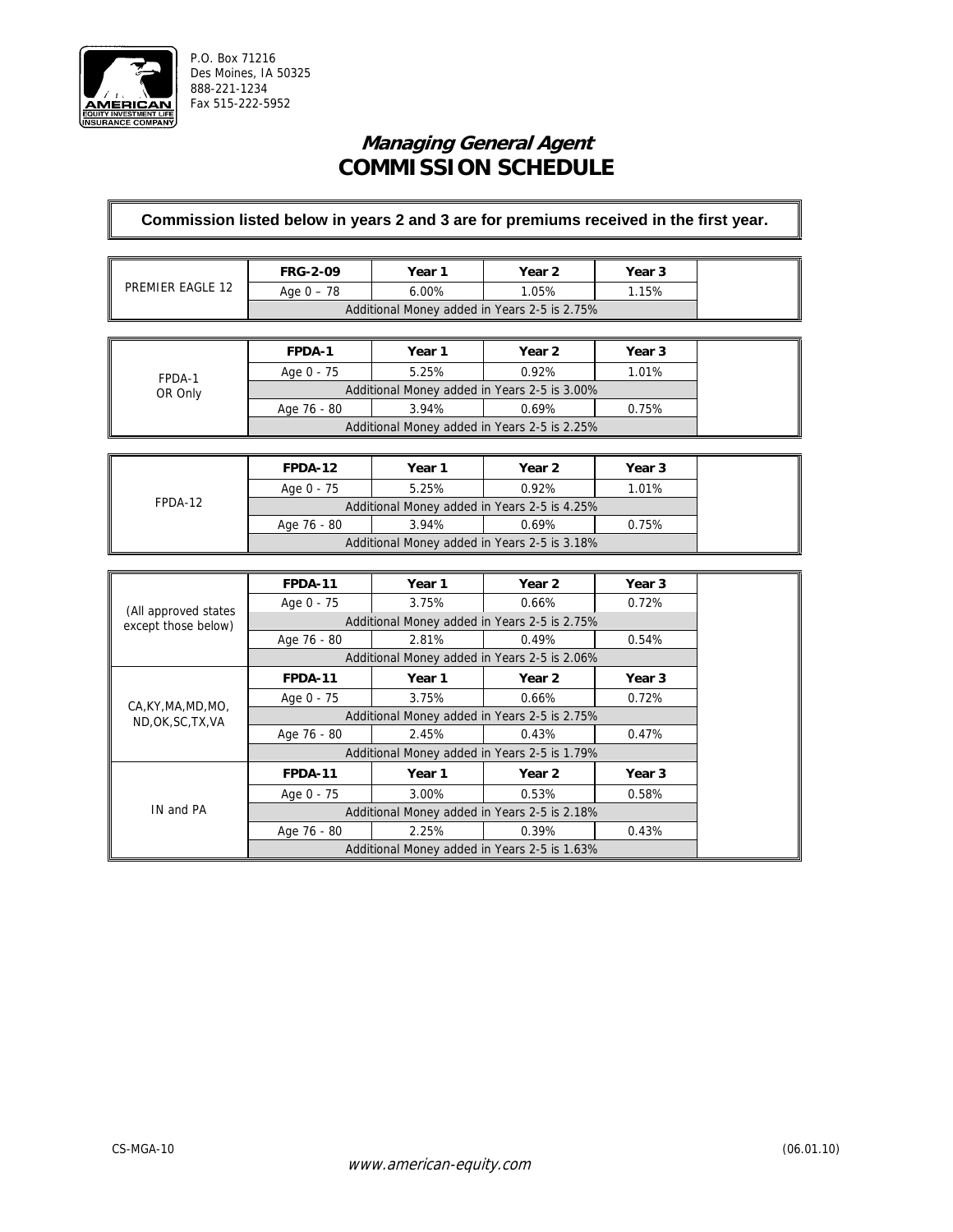

# **Managing General Agent COMMISSION SCHEDULE**

|                                          | FPDA-10       | Year 1 | Year 2                                       | Year 3            |
|------------------------------------------|---------------|--------|----------------------------------------------|-------------------|
| (All approved states                     | Age 0 - 75    | 7.50%  | 1.31%                                        | 1.44%             |
| except those below)                      |               |        | Additional Money added in Years 2-5 is 3.75% |                   |
|                                          | Age 76 - 80   | 5.63%  | 0.98%                                        | 1.08%             |
|                                          |               |        | Additional Money added in Years 2-5 is 2.81% |                   |
|                                          | FPDA-10       | Year 1 | Year <sub>2</sub>                            | Year <sub>3</sub> |
|                                          | Age 0 - 75    | 7.50%  | 1.31%                                        | 1.44%             |
| AL,CA,KY,MA,MD,MO,<br>ND, OK, SC, TX, VA |               |        | Additional Money added in Years 2-5 is 3.75% |                   |
|                                          | Age 76 - 80   | 4.69%  | 0.82%                                        | 0.90%             |
|                                          |               |        | Additional Money added in Years 2-5 is 2.34% |                   |
|                                          | FPDA-10       | Year 1 | Year <sub>2</sub>                            | Year <sub>3</sub> |
|                                          | Age 0 - 75    | 6.75%  | 1.18%                                        | 1.29%             |
| IN and PA                                |               |        | Additional Money added in Years 2-5 is 3.75% |                   |
|                                          | Age 76 - 80   | 3.94%  | 0.69%                                        | 0.75%             |
|                                          |               |        | Additional Money added in Years 2-5 is 2.34% |                   |
|                                          | FPDA-10       | Year 1 | Year 2                                       | Year <sub>3</sub> |
|                                          | Age $0 - 53$  | 6.38%  | 1.11%                                        | 1.22%             |
| <b>WA</b>                                |               |        | Additional Money added in Years 2-5 is 4.25% |                   |
|                                          | Age $54 - 80$ | 4.25%  | 0.74%                                        | 0.81%             |
|                                          |               |        | Additional Money added in Years 2-5 is 2.83% |                   |